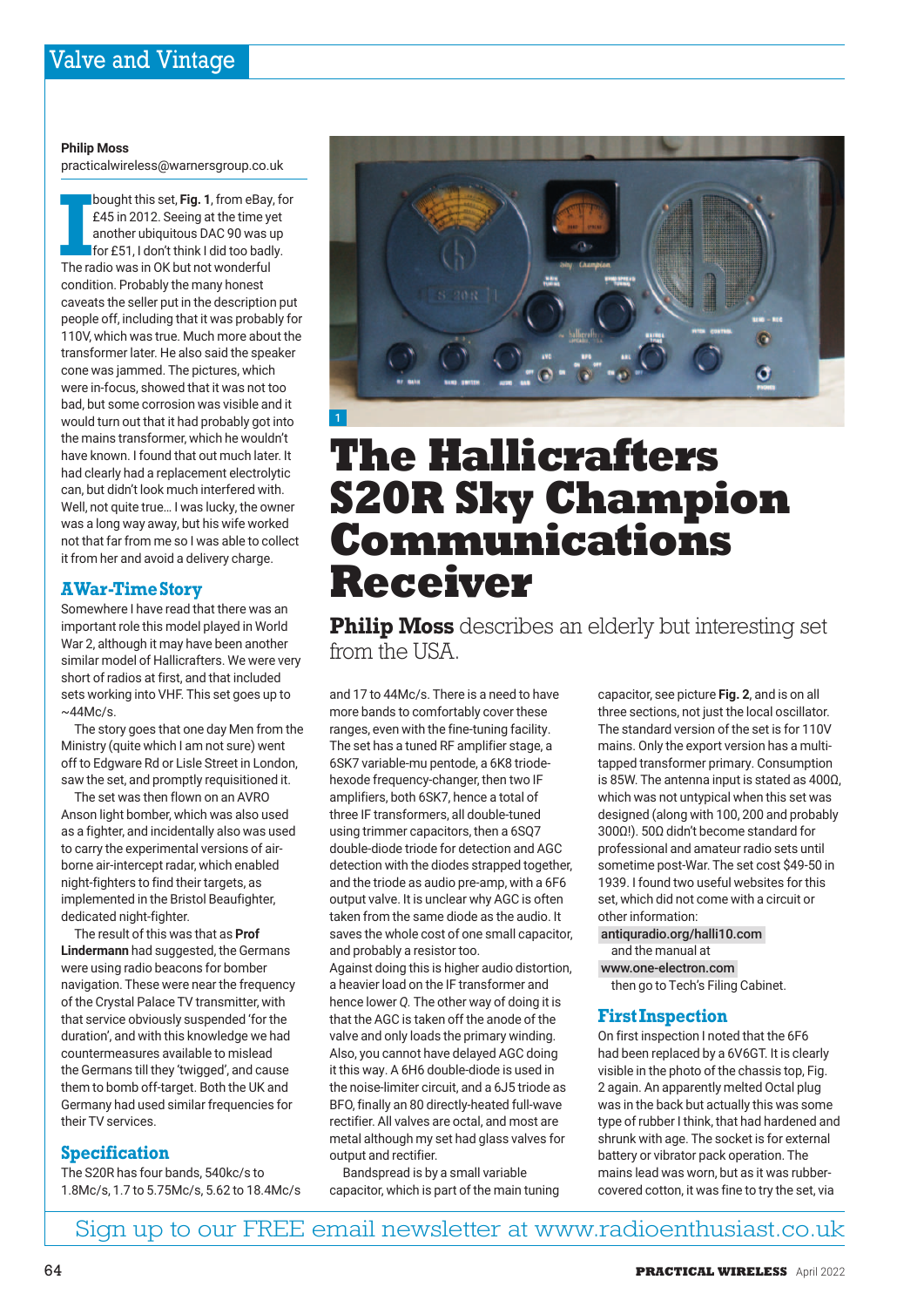# Valve and Vintage

**Fig. 1: The S20R. Fig. 2: Top view. Fig. 3: Bottom view.**

a Variac, for 110V. The unused tag on the mains transformer was not the hoped-for 240V tap. All controls were mechanically sound. All the trimmers looked to be done up tight, a bad sign suggesting someone had been at them and didn't know what they were doing. Who would ever think….

A check with a DMM showed no leakage to chassis from the mains and a sensible value HT to chassis. It also showed an open circuit mains switch but I am used to that. It usually isn't true, and the application of mains blows away the oxidation and the set comes on. True in this case. The internal cables were all cotton-covered rubber, but looked fine, and the grommets were all perished.

Some resistors were checked and found in good order, some spectacularly close to their marked value. None were 5%, almost all 20% tolerance. I clearly hadn't checked any in the AGC though, as I found out later.

#### **Access**

The bottom, **Fig. 3**, allows easy access, perhaps too easy, to the trimmers for the RF circuits. The coils are all air-cored and wax-impregnated, as they should be, and as the set had been damp, a very good thing too. For most purposes the top of the chassis has easy access through the lid in the top but things I did required the cabinet to be taken off. Also, the front-panel, which was a bit fiddly. I needed to repair some of the lettering. I couldn't get the correct font for the Hallicrafters name, and my work with Letraset wasn't entirely straight, but it looks fine if you don't look too closely and is much better than unreadable legends to the controls.

### **First Try**

So, time to try it. An antenna was attached to the screw terminal, the main connector being an N-type, which I avoid. The input is balanced, but there is a shorting-bar, which was already in place for unbalanced antennas. Mine is a random length inverted-L. Very little in the speaker so I used headphones. Very quiet, but plenty of signals. At this point I will say that I had to do a lot to this set, and the article would be too long if I listed it all, so this is an abbreviated version. The wavechange switch operated reliably, there was more power as I could hear chatter from the output transformer, and it turned out that the break contacts on the phones jack were dirty/intermittent.



### **The Repairs**

It would also turn out that someone, when 'repairing' the HT section and replacing the electrolytic, had managed to mis-wire it so that all the set's current went through the output transformer's primary. As though that wasn't enough, they also failed to solder a wire at the output valve's holder, so the set was running on the screen grid's current, not the anode, hence very low output intermittently. The speaker cone was gently freed, and as it was torn with the cone being very brittle, it was repaired using single layers of Engineers' Tissue (known by the uneducated as loo-rolls), stuck with Bostic or similar and built up both sides of the cone, a method I have used successfully before. Next, I applied diluted Bostick to reinforce the cone's roll-edge, but without making it stiff. I then applied Wood Hardener, a liquid for converting soft, rotten wood into a hard inert substance that can then be painted. It is for work on houses generally, but stiffened the cone well. I have had to use quite a lot on my house's windows. It is made by Tetrion and Bonda, stinks and is highly flammable, be warned. I was glad to have saved the speaker because finding a small energised replacement would have been hard. Obviously, I could have used a normal one, and a smoothing resistor and/or choke, but I preferred to leave the original if possible, which it was.

The volume control was open circuit at the earthy end so had little effect, but the track was fine, and washing with isopropanol cured it. The set had initially hummed badly, and I found the replacement reservoir capacitor was itself dead so replaced it. The output valve grid was at +7V, although measuring the resistance of the coupling capacitor showed it open circuit at a meter maximum of 33MΩ. This was a long time ago. I have learnt not to rely on resistance measurements at low voltage, as they mislead. One give-away is if a small value capacitor slowly creeps up on measurement, or measures differently if measured the other way round (obviously I am not talking about electrolytics here). Some think they are batteries and have a voltage of their own, and in a sense they are. Clearly there is a chemical reaction going on, remembering that paper has a natural tendency to selfdestruct, going acid, and this in the presence of metal. I now almost always change paper capacitors, even high-grade metal-encased and military ones, automatically in highresistance circuits. The grid-leak resistor had crept up from 500 to 680kΩ, and while I would not automatically change out-of-tolerance resistors, actually for the output valve it is important because with age valves tend to suffer leaks, which drive the grid positive, and hence draw too much current. In passing, I noted a neat feature. The valve type was stamped three times around the rim of its base, and then filled in with white paint. I had not seen that before. I occasionally see numbers written or stamped onto the chassis adjacent to the holder. I wonder how often someone got the wrong holder and the stage had to be stripped down and rebuilt with the correct one?

I found the noise-limiter to be hopeless. It immediately introduced terrible distortion. Again, I tested the resistance of the two capacitors used, and they were both >30MΩ,

# Read more radio news and reviews at www.radioenthusiast.co.uk/news